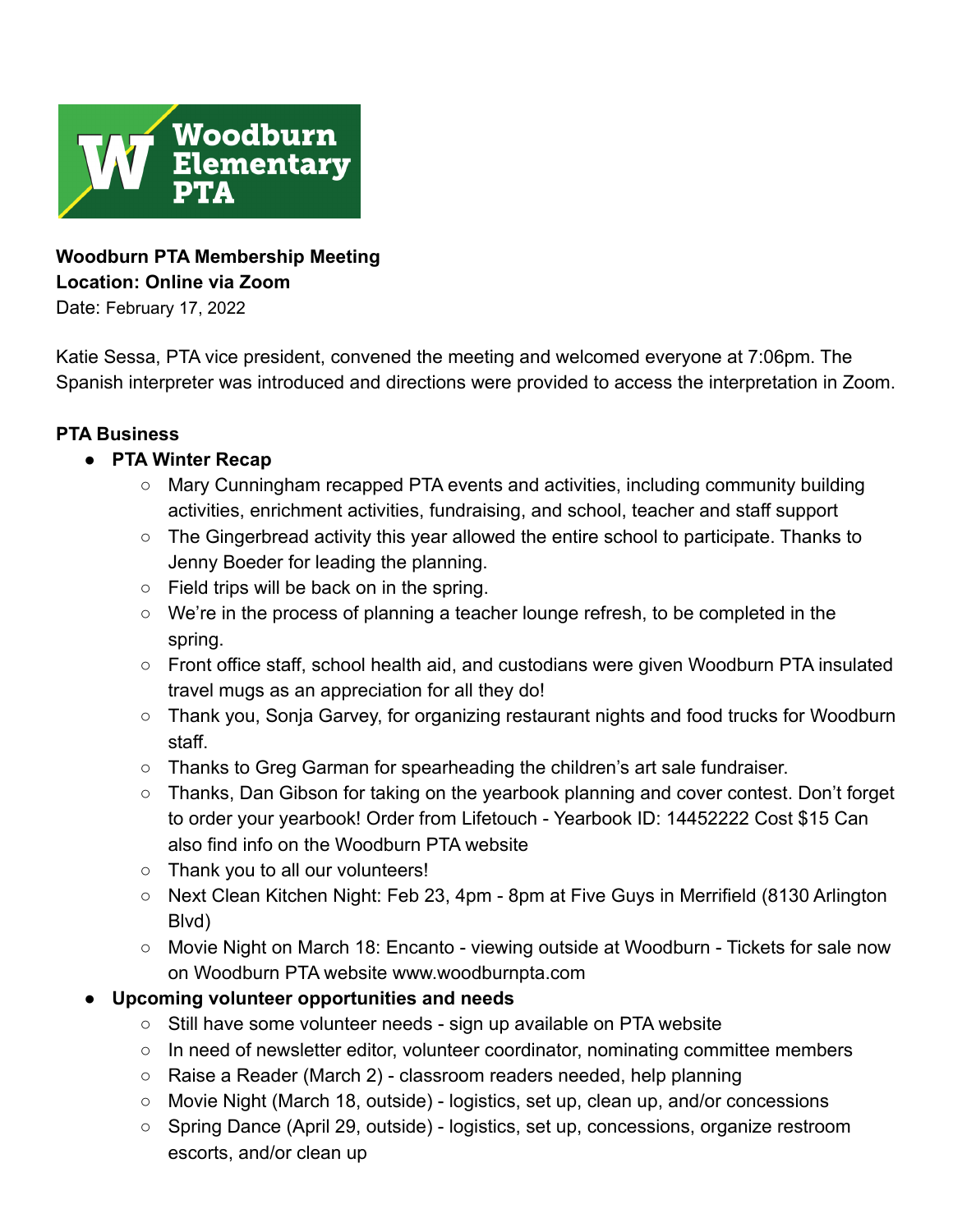○ Outdoor classroom - join a weekend to prepare flower beds for spring planting - look out for information about dates. Earth Day Outdoor Classroom Refresh is scheduled for April 23.

### ● **November Membership Meeting Minutes**

- [Meeting Minutes](https://www.woodburnpta.com/wp-content/uploads/2022/02/21_11_18_Woodburn-PTA-Membership-Mtg-Minutes12244.pdf) are posted on the Woodburn PTA website
- Minutes approved by unanimous vote, all in favor

### **● Budget Update**

- Rebecca Leach, PTA treasure, provided an overview of the updated budget, including top expenses and fundraising goals
- Our budget for SY21-22 is about \$23,000
- Funding field trips are the largest expense in our budget.
- We are ~\$5,800 short of this year's fundraising goals
- We did not meet the fundraising goals for the direct donation campaign. (So far we have collected about \$4,000 of the \$10,000 goal for the campaign.)
- $\circ$  To address this, we are including a fundraising component for the Spring Fun Run
- Please purchase a Yearbook and participate in Clean Kitchen Nights, as you are able!

### **Principal's Update**

- Ms Richman, Principal of Woodburn, shared a few updates relating to:
	- Safety & Security Update
		- Katy is meeting with the FCPS Office of Safety and Security tomorrow to do a debrief and minute by minute walkthrough and will receive guidance and next steps.
		- Receiving 24 outdoor security cameras based on a recent grant approval as an added safety measure.
	- 2 Spirit Weeks recently wellness week and math week to celebrate the 100th day of school. These brought joy to the building!
	- Book Fair, starts tomorrow and goes through next week The librarian is still looking for volunteers for next Tuesday and Thursday to help with the book fair
	- Raise a Reader
	- SEL Screener Results Families of students in grades 3-6 should have received information in the mail about the fall screener results. The Social Emotional Screener is just a snapshot. Students at Woodburn named the "belonging" standard the highest. Celebrating that students feel like they belonged at Woodburn!

## **Closing Q&A**

- Question: Has the volunteer/visitor policy changed? Answer: Still limited, but opportunities for visitors and volunteers are allowed on a case by case basis. (Ex: Raise a Reader will have volunteers.)
- Question: Have you started thinking about how Woodburn will handle it if masks become optional? Answer: FCPS has not changed their mask policy at this time. Woodburn will continue to follow any FCPS guidance/policy on masks.